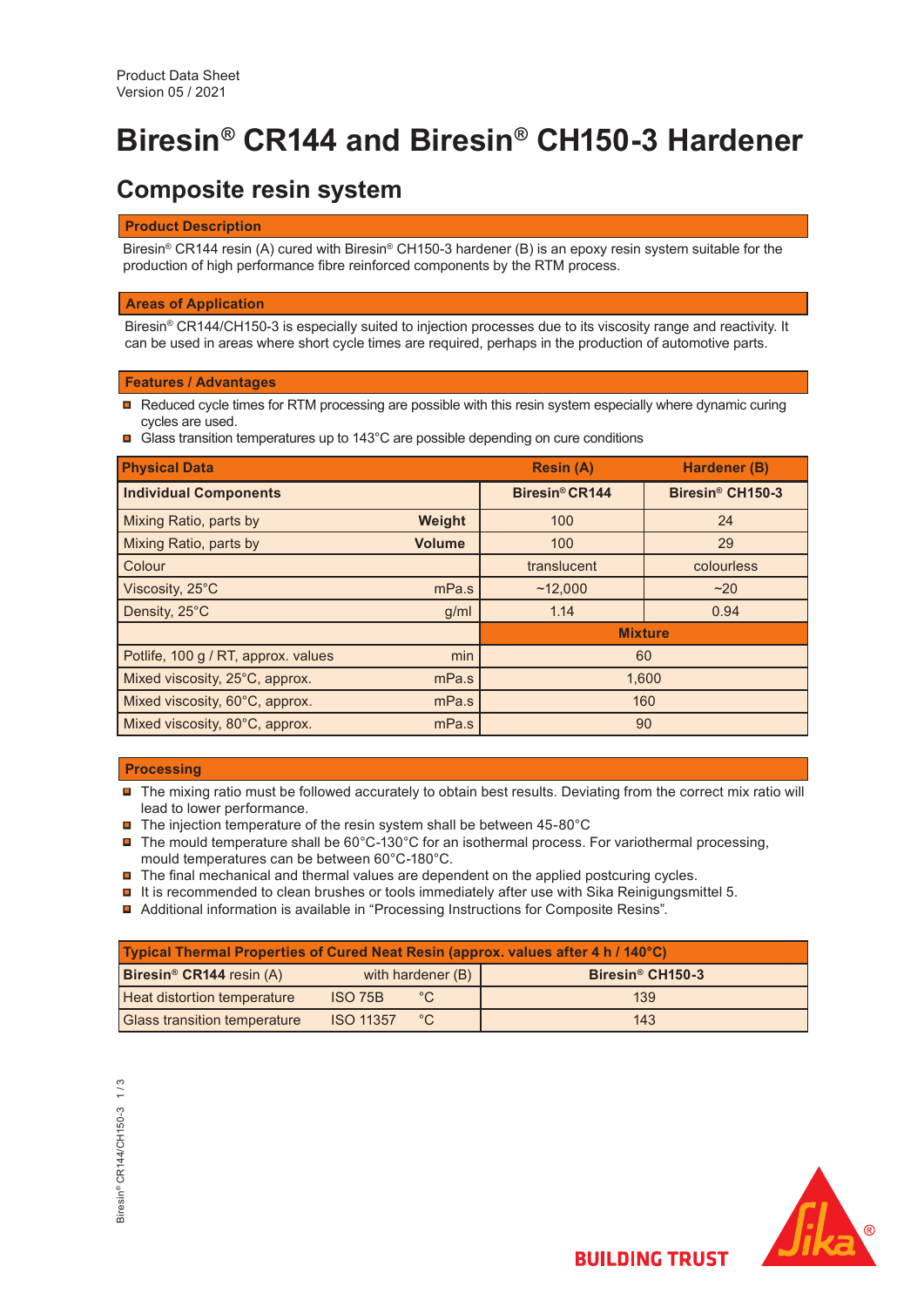| Typical Mechanical Properties of Fully Cured Neat Resin, (approx. values after 4 h / 140°C) |                   |                   |                              |  |  |  |
|---------------------------------------------------------------------------------------------|-------------------|-------------------|------------------------------|--|--|--|
| Biresin <sup>®</sup> CR144 resin (A)                                                        | with hardener (B) |                   | Biresin <sup>®</sup> CH150-3 |  |  |  |
| Tensile strength                                                                            | <b>ISO 527</b>    | <b>MPa</b>        | 87                           |  |  |  |
| <b>Tensile E-Modulus</b>                                                                    | <b>ISO 527</b>    | <b>MPa</b>        | 2,700                        |  |  |  |
| <b>Elongation at break</b>                                                                  | <b>ISO 527</b>    | $\%$              | 6.6                          |  |  |  |
| Flexural strength                                                                           | <b>ISO 178</b>    | <b>MPa</b>        | 133                          |  |  |  |
| <b>Flexural E-Modulus</b>                                                                   | <b>ISO 178</b>    | <b>MPa</b>        | 2,800                        |  |  |  |
| <b>Compressive Strength</b>                                                                 | <b>ISO 604</b>    | <b>MPa</b>        | 120                          |  |  |  |
| Density                                                                                     | <b>ISO 1183</b>   | g/cm <sup>3</sup> | 1.15                         |  |  |  |
| <b>Shore hardness</b>                                                                       | <b>ISO 868</b>    |                   | D 84                         |  |  |  |
| Impact resistance                                                                           | <b>ISO 179</b>    | kJ/m <sup>2</sup> | 42                           |  |  |  |

| <b>Packaging (net weight, kg)</b>         |      |     |    |    |
|-------------------------------------------|------|-----|----|----|
| Biresin <sup>®</sup> CR144 resin (A)      | .000 | 200 |    |    |
| Biresin <sup>®</sup> CH150-3 hardener (B) | 900  | 180 | 20 | 24 |

#### **Storage**

- Minimum shelf life of Biresin® CR144 resin (A) is 24 month and of Biresin® CH150-3 hardener (B) is 12 month under room conditions (18 - 25°C), when stored in original unopened containers.
- After prolonged storage crystallisation of resin (A) may occur. This is easily removed by warming up for a sufficient time at a minimum of 60°C.
- Containers must be closed tightly immediately after use to prevent moisture ingress. The residual material needs to be used up as soon as possible.

#### **Health and Safety Information**

For information and advice on the safe handling, storage and disposal of chemical products, users shall refer to the most recent Safety Data Sheet (SDS) containing physical, ecological, toxicological and other safety related data.

#### **Disposal considerations**

Product Recommendations: Must be disposed of in a special waste disposal unit in accordance with the corresponding regulations.

Packaging Recommendations: Completely emptied packagings can be given for recycling. Packaging that cannot be cleaned should be disposed of as product waste.

#### **Value Bases**

All technical data stated in this Product Data Sheet are based on laboratory tests. Actual measured data may vary due to circumstances beyond our control.